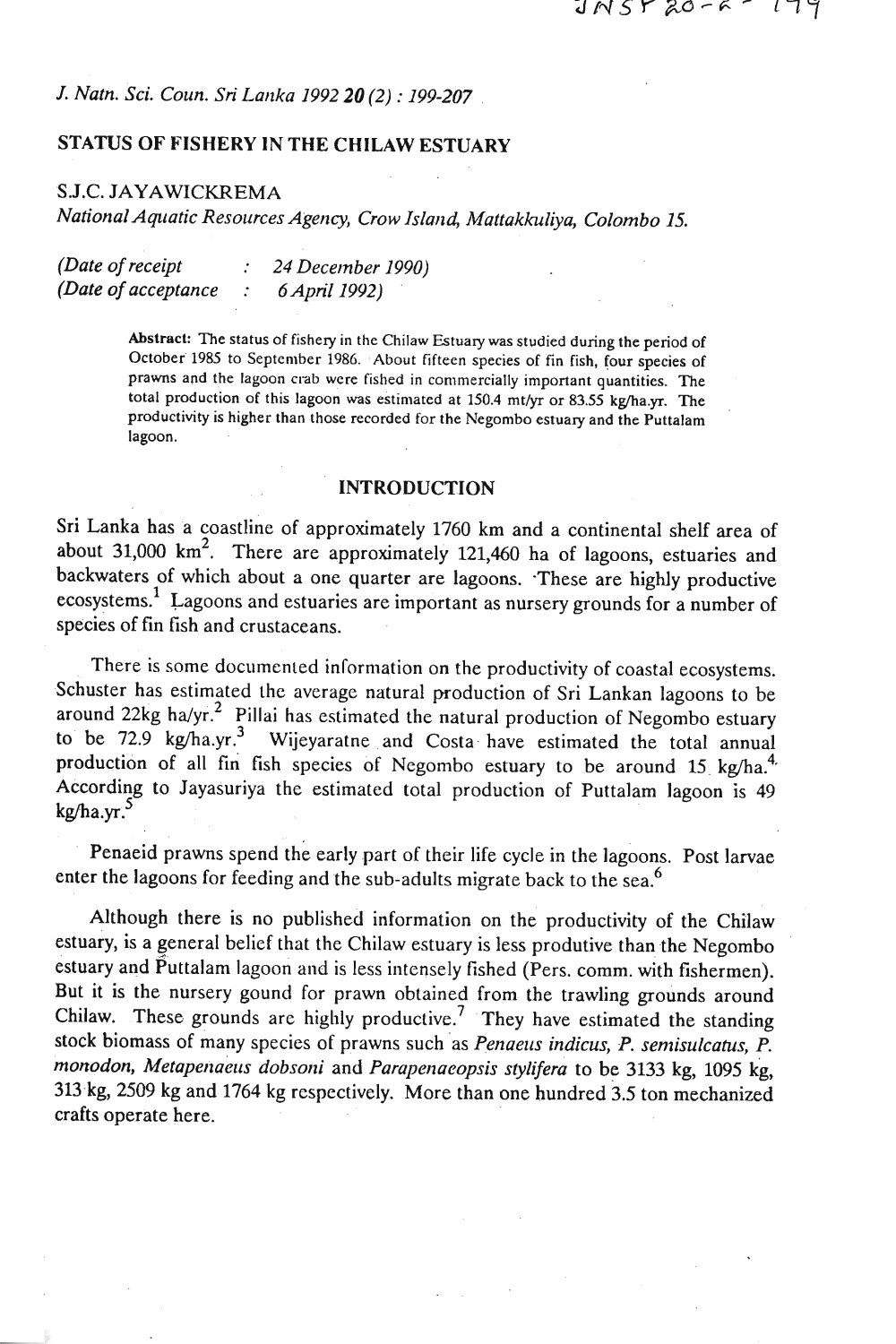There is little information available on the productivity of Chilaw lagoon. The present work was carried out during the period of October 1985 to September 1986 in . an attempt to understand the status of the fishery in this estuary.

## **MATERIALS AND METHODS**

The area of the Chilaw lagoon is around 1800 ha.<sup>8</sup> Although Chilaw lagoon is termed a lagoon, it is in fact a basin estuary. There are two outlets to the sea; one at Thoduwawa and the other near the Chilaw market. There are two fresh water inlets the Lunu Oya and the Deduru Oya in the lagoon (Figure 1).

During the study three major landing sites were selected as representative of the estuary. These are Pambala, Chilaw market and Karukkupane. These sites were selected as they cover the southern, middle and the northern parts and represent the whole lagoon fishery. Each landing site was visited twice a month. Data were collected on the following:

- 1. catch by species
- 2. types of craft
- 3. total number of crafts operated
- 4. types of gear used

#### **Landing centres**

*Pambala* - This is situated in the southern part of the Chilaw estuary: .Three sites which are Pambala, Marawala and Bandarawatte in the Pambalarea were sampled. The catch recorded has been taken as a total of Pambala area. Different types of gear such as drift nets, cast nets, vallachchal nets (nets operated by two canoes), brush piles and crab traps are used. The catch consisted of fin fish, prawns and crabs.

*Chilaw nrarket* - Catch landed at many minor landing sites such as Ambakanthawila and Iranawila are brought to this central market. The catch from drift nets, cast nets, "seriya-del", stake seines and crab traps were sampled, in this centre. As the catches are landed beside the market, the catch obtained by different gear could be sampled.

*Karukkuparte-* This is situated in the Northern part of the lagoon. The main types of fishing gear used are drift nets, cast nets, seriya del, stake seines, brush - piles and crab traps. All these were sampled for fin fish, prawns and crabs.

The catches obtained by different gears were sampled separately. By analysing the data obtained on two days each month from each landing centre, the total monthly production for each gear type, was estimated, from the following formula.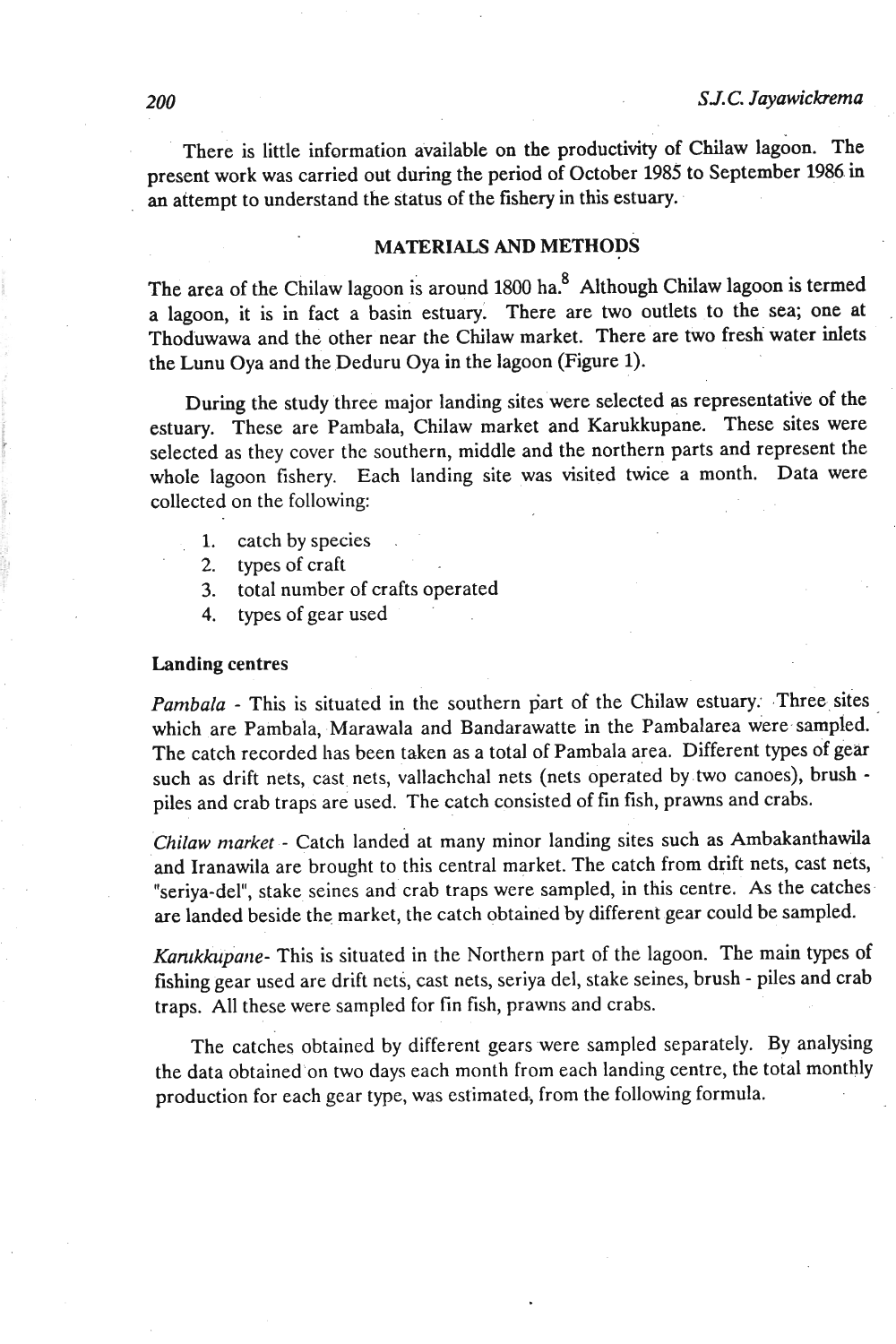

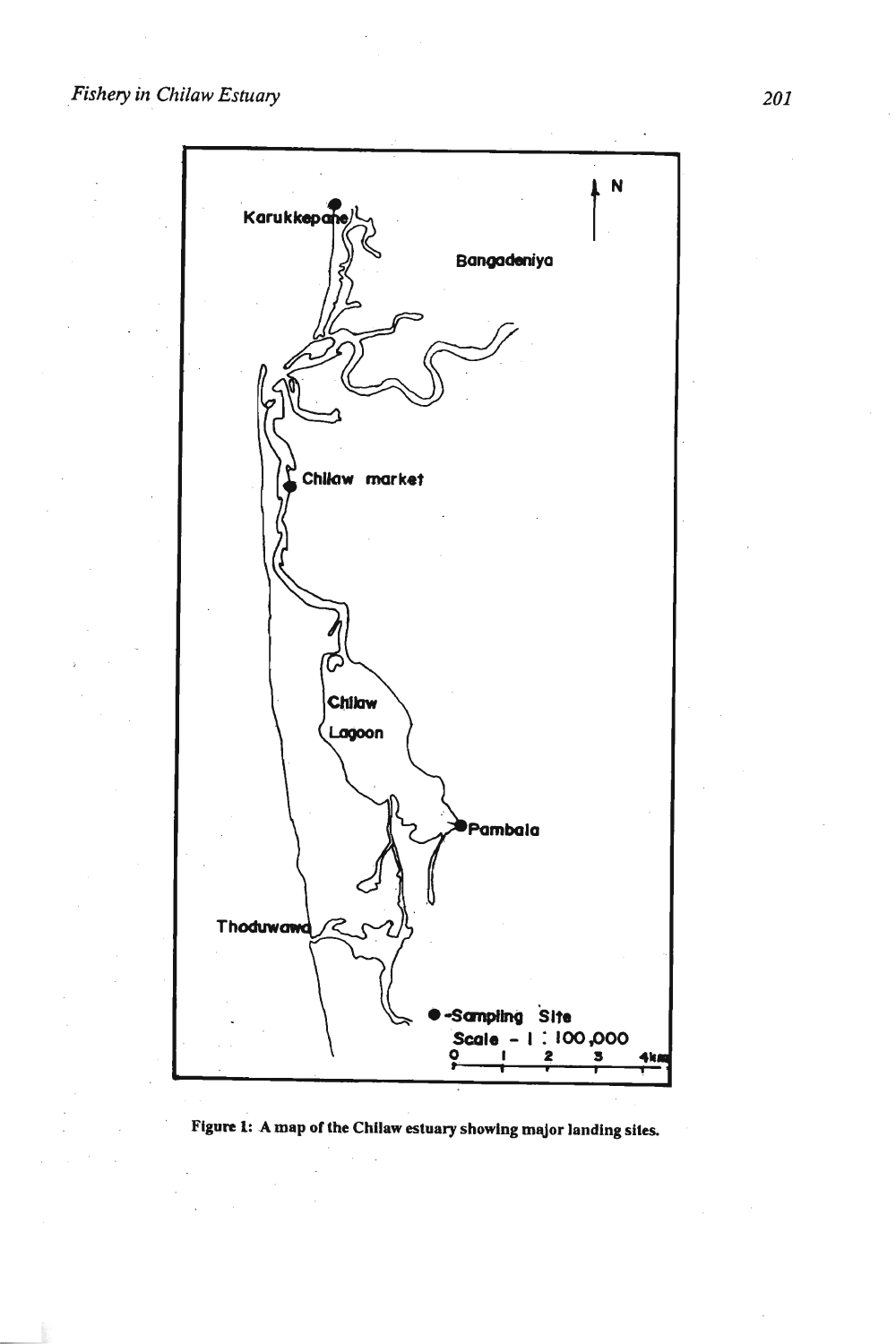$$
Y_i = D \sum_{j=1}^d \frac{L_{ij}}{I_{ij}} \sum_{k=1}^{I_{ij}} Y_{ijk}
$$

$$
Y_i
$$
 = Estimated monthly production of one type of gear at the i<sup>th</sup> center.

- $D = No.$  of fishing days
- $d = No. of days sampled$

 $L_{ii}$  = No. of gears operated at i<sup>th</sup> centre on jth day

 $I = No.$  of gears sampled at i<sup>th</sup> centre on jth day

 $Y_{ijk}$  = Landings of kth craft on j<sup>th</sup> centre

Then,

$$
Y = M \times \frac{y}{M}
$$

where,

 $Y =$ Estimated total monthly production  $M$  = Number gear in the i<sup>th</sup> centre  $M_i$  = Total number of gears in the lagoon

#### **RESULTS**

The major species of fin fish caught in the descending order of occurrence in the catch are silver bellies (consisting of *Secutor insidiator, Leiognathus fasciatus* and *L.*  splendens), Mugil sp., *Arius* sp., *Labeo porcellus lankae*, *Acanthopagnus* berda,Earangids (such as *Able mate* and *Carangoides praeusius), Lates calcariifer, Sillago sihama, Etroplus suraterisis* and *Macmra kelle.* The fin fish comprised brackish water, freshwater and marine species as the lagoon opens to the sea as well as having fresh water inlets.

The shell fish comprised mainly penaeid prawns and crabs. *Macrobrachiurn rosenbergii* was also caught in a few instances. The prawn catch was dominated by *Penaeus indicus followed by P. monodon, P. semisulcatus and Metapenaeus dobsoni.* The lagoon crab *Scylla serrata* was also caught mainly by crab traps.

The monthly variation of the estimated total production of prawns, fish and crabs in presented in Figure 2.

The prawns show peaks in the catches in months of February and September and the catches are low in May and August. The highest production -of fin fsh **was**  observed in June. Crabs show peaks in February and July. The monthly variation of the estimated production of prawns, fish and crabs in the three stations sampled are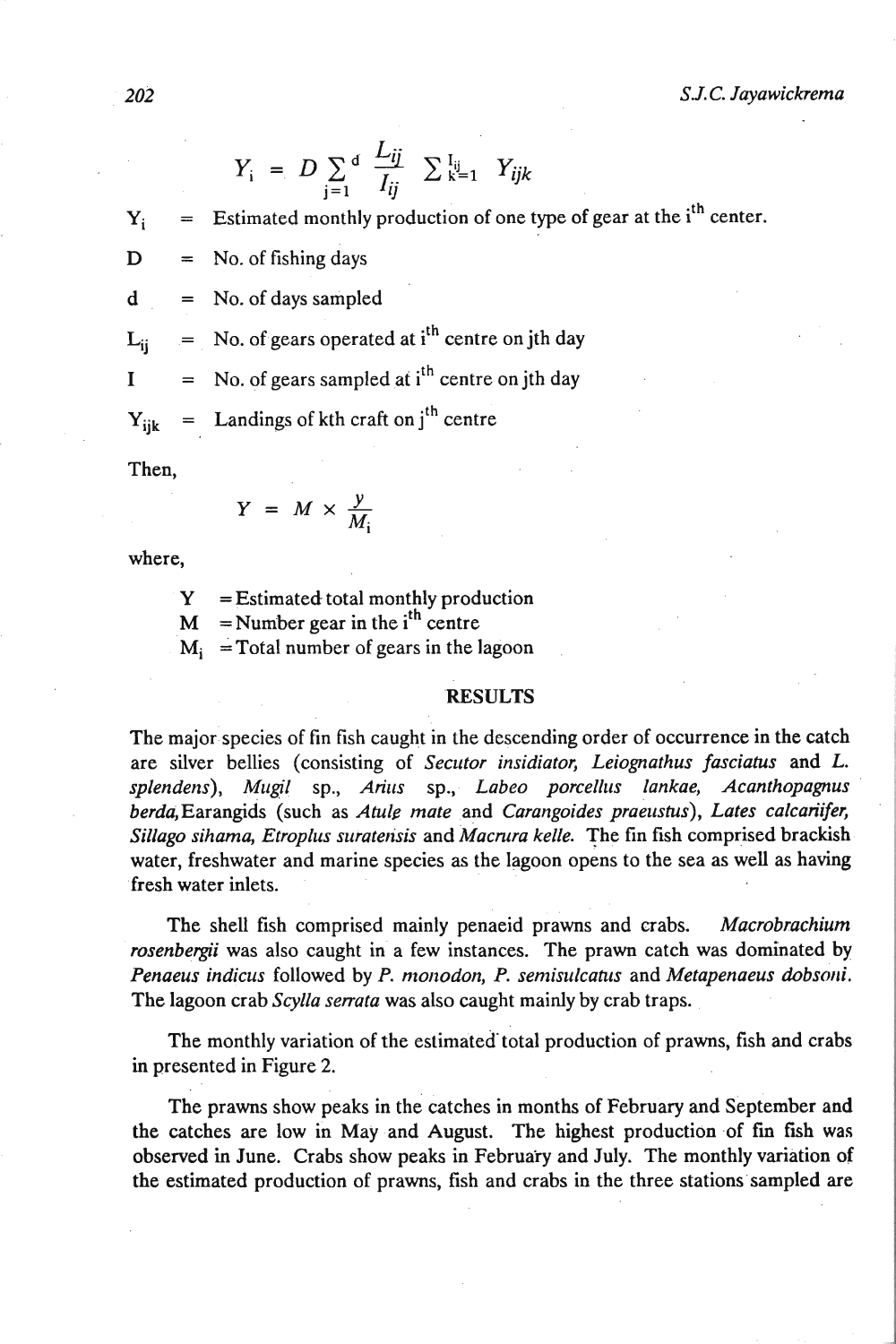# Fishery in Chilaw Estuary

presented separately in Figures 3, 4 and 5. The highest catches were observed in the Chilaw market.

| <b>Species</b>                      | Amount of<br>fish caught | Percentage |  |  |
|-------------------------------------|--------------------------|------------|--|--|
|                                     | (kg)                     |            |  |  |
| Silver bellies:                     | 11793.6                  | 24.0       |  |  |
| (Secutor sp., Leiognathus sp. etc.) |                          |            |  |  |
| Mugil sp.                           | 7960.7                   | 16.2       |  |  |
| Arius sp.                           | 7764.1                   | 15.8       |  |  |
| Labeo porcellus lankae              | 2506.1                   | 5.1        |  |  |
| Acanthopagnis berda                 | 1670.7                   | 3.4        |  |  |
| Erangids:                           | 1081.0                   | 2.2        |  |  |
| (Atule sp., Carangoides sp. etc.)   |                          |            |  |  |
| Lates calcarifer                    | 982.8                    | 2.0        |  |  |
| Sllago sihama                       | 933.7                    | 1.9        |  |  |
| Etroplus suratensis                 | 884.5                    | 1.8        |  |  |
| Macnira kelle                       | 540.5                    | 1.1        |  |  |
| Others                              | 13022.1                  | 26.5       |  |  |

| Table 1: The relative contribution to the annual yield by each major fin fish variety |
|---------------------------------------------------------------------------------------|
| caught in the Chilaw estuary.                                                         |

The estimated total production by main gear types of the study period is given in Table 2.

| Table 2: Estimated total annual production in metric tons by each main gear type |  |  |  |  |  |
|----------------------------------------------------------------------------------|--|--|--|--|--|
| operated in the Chilaw estuary.                                                  |  |  |  |  |  |

| Station           | Seriya<br>del  | Cast<br>nets  | Drift<br>nets  | Valachchal<br>nets | <b>Brush</b><br>piles | Crab<br>traps | <b>Stake</b><br>seines | Total           |
|-------------------|----------------|---------------|----------------|--------------------|-----------------------|---------------|------------------------|-----------------|
| Pambala<br>Chilaw | $\sim$ $ \sim$ | 7.63          | 3.71           | 6.13               | 4.61                  | 5.76          |                        | 27.84           |
| market<br>Karukku | 7.15           | 15.60         | 19.53          |                    | 0.72                  | .17.80        | 25.56                  | 86.37           |
| pane<br>Total     | 2.85<br>10.00  | 6.83<br>30.06 | 18.65<br>41.90 | ٠<br>6.13          | 1.86<br>7.19          | 2.03<br>25.59 | 3.95<br>29.51          | 36.18<br>150.39 |

The highest annual catch of prawns and fish is obtained by stake seines and drift nets respectively whereas the crabs are caught mainly by crab traps (Table 3).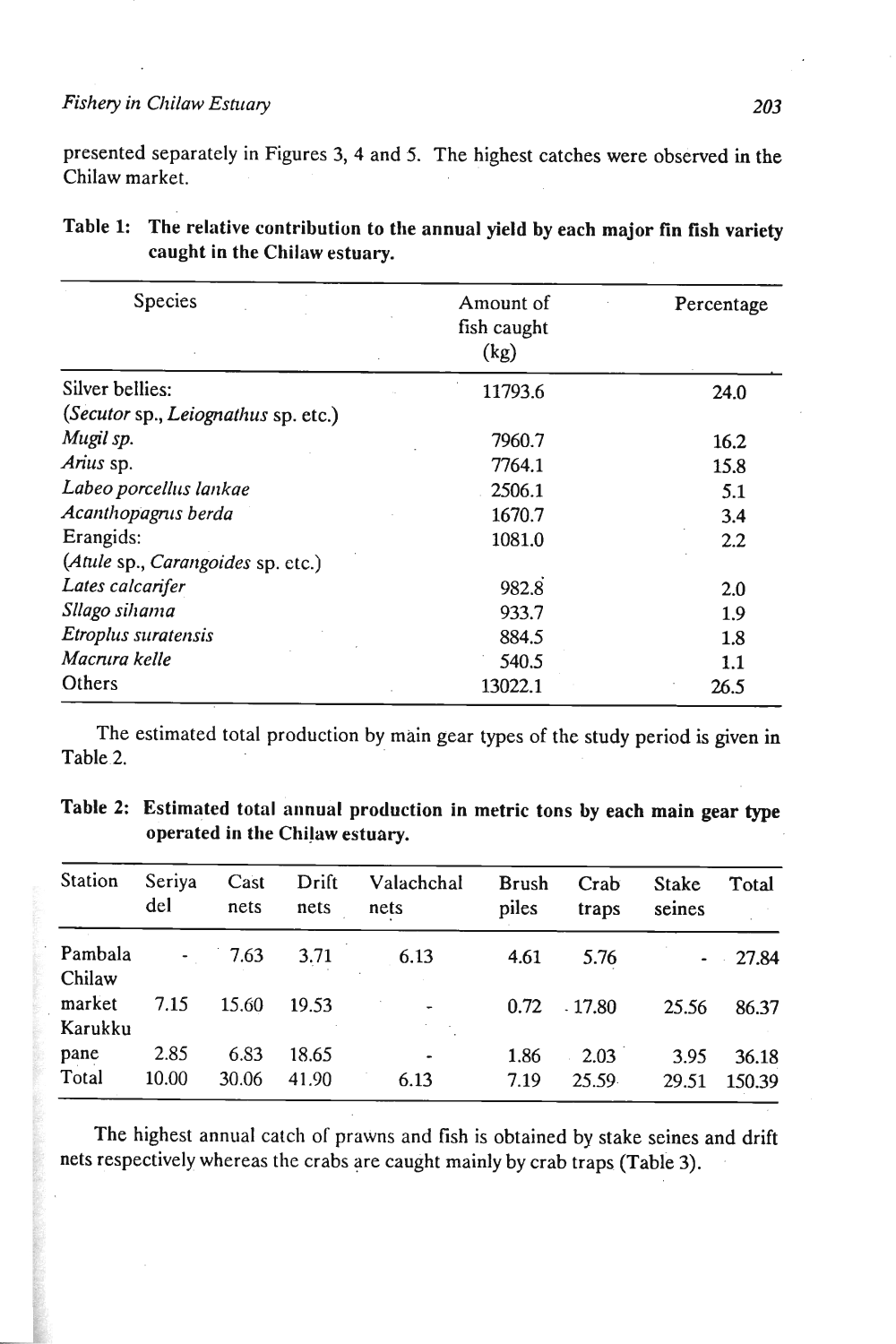





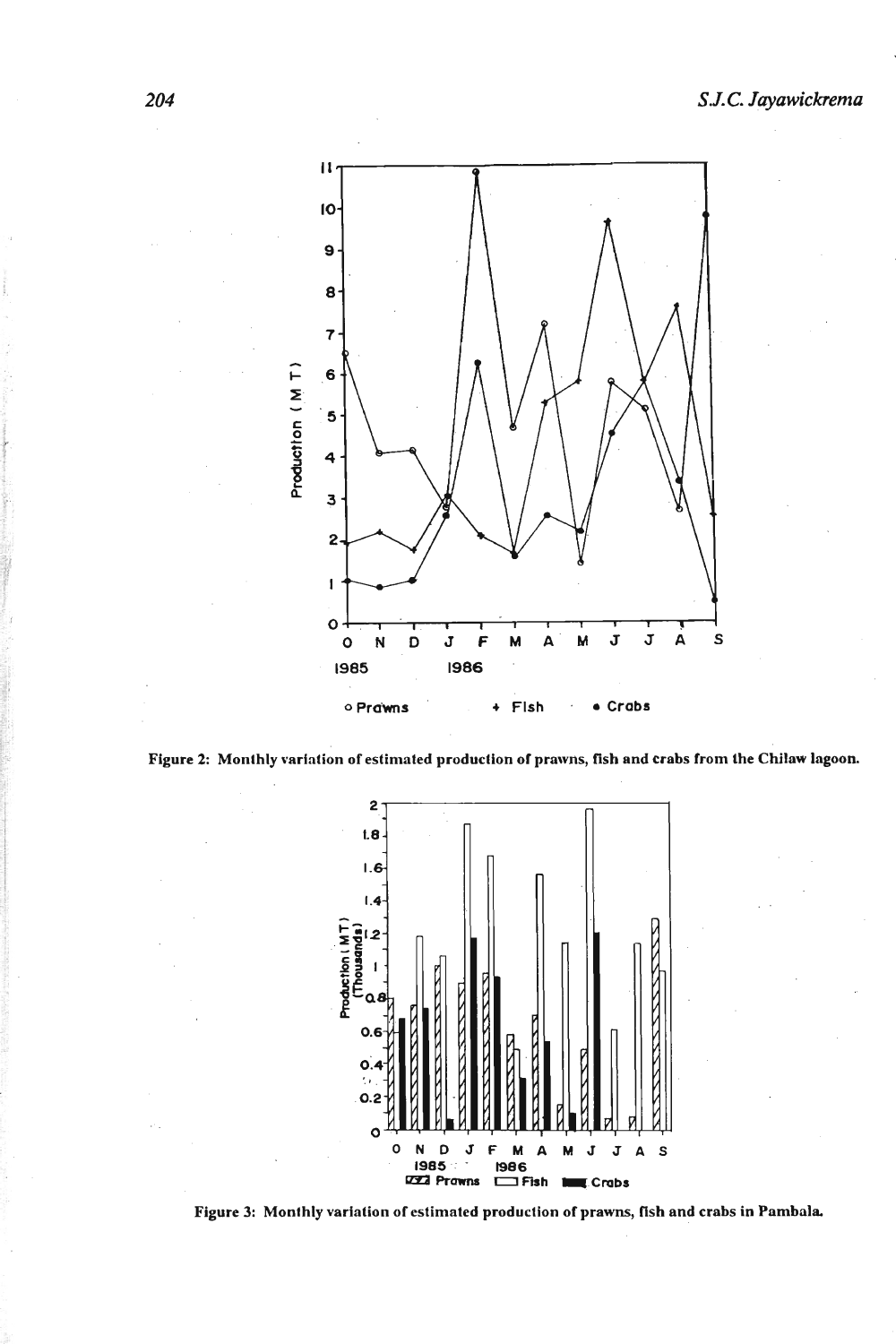

Figure 4: Monthly variation of estimated production of prawns, fish and crabs in Chilaw market.



Figure 5: Monthly variation of estimated production of prawns, fish and crabs in Karukkupane.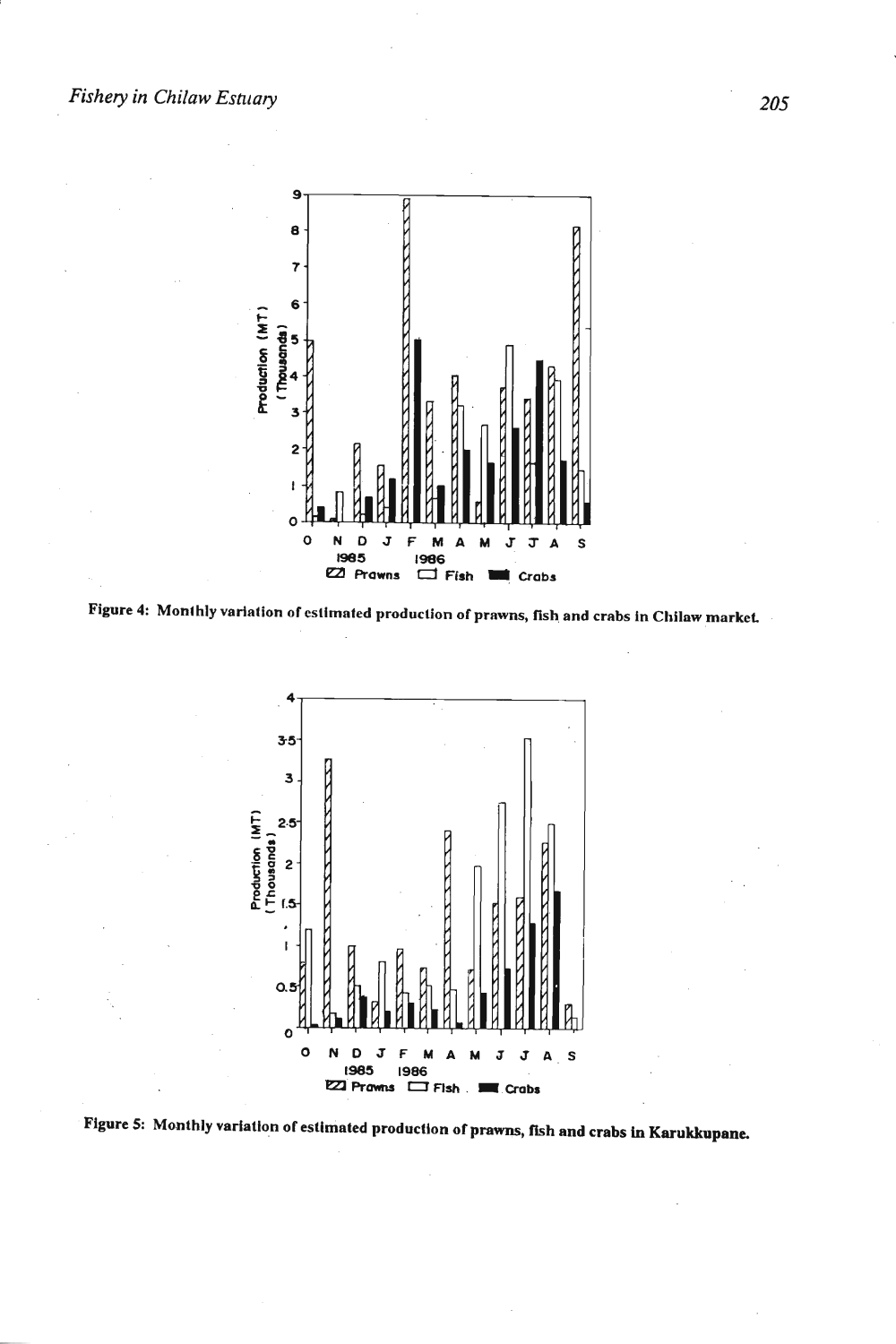| <b>Station</b> | Seriya<br>del   | nets        | nets  | Cast Drift Valachchal<br>nets | Brush Crab<br>piles | traps           | Stake<br>seines | Total      |
|----------------|-----------------|-------------|-------|-------------------------------|---------------------|-----------------|-----------------|------------|
| Prawns         | 6.47            | 17.08 16.12 |       | 1.74                          | 0.51                | <b>Contract</b> | 27.11           | 69.04      |
| Fish           | 3.53            | 11.04       | 21.36 | 4.39                          | 6.68                | $\bullet$       | 2.40            | 49.40      |
| Crabs          | <b>Contract</b> | 1.94        | 4.42  | $\tilde{\phantom{a}}$         | ٠                   | 25.59           |                 | 0.58 32.53 |

Table 3: Estimated total annual production in metric tons of prawns, fish and crabs **by** different types of gear, operated in the Chilaw estuary

#### **DISCUSSION**

The prawn catches are high in the months of February and September and low in the months of May and August. This may be because the prawns caught by cast nets, about 25% of total prawn catch, is low during the monsoonal rains. It becomes difficult to operate cast nets when the estuary is flooded during monsoonal rains.<sup>9</sup> About 40% of the total prawn catch comes from stake seines which have been traditionally practised for over one hundred years. The highest catch of **fin** fsh was observed in the month of June. According to Jayasuriya intensive fishing occurs from May to August in the Puttalam lagoon which lies north of Chilaw estuary.<sup>5</sup> The crabs are mainly caught by crab traps, although incidental catches by cast nets, drift nets and stake seines were also observed.

Catches brought to the Chilaw market were always higher than those obtained at other landing sites. This is probably because people from most of the landing sites scattered along the lagoon bring their catch to the Chilaw market, which is the main trade centre in this area. Different types of fishing gear are operated in Pambala, Chilaw and Karukkupane areas. Seriya del is not operated in Pambala area and Valachchal nets are operated only at Pambala. At Karukkupane, stake seines are operated when the mouth of the estuary is not covered by the sand bar. Therefore their operation is seasonal.

The total production of prawns, fish and crabs of the Chilaw lagoon during the period of October 1985 to September 1986 is estimated to be 150.4 MT. **Since** the area of the Chilaw estuary is  $1800 \text{ ha}$ <sup>8</sup>, the total production of the Chilaw estuary can be estimated as 83.6 kg/ha.yr, with prawns, fish and crabs accounting for 383,273 and 18 kg(ha.yr, respectively.

Jayasuriya estimated the total annual production of the Puttalam lagoon to be 49.1 kg/ha.yr.<sup>5</sup> According to Wijeyaratne and Costa, the annual fin fish production in the Negombo estuary is around 15 kg/ha.vr.<sup>4</sup> Therefore the productivity of the Chilaw estuary is much higher than that of both these lagoons. But in the Negombo estuary, a very large amount of shell fish are also caught. The surface area of the Chilaw estuary is  $1800$  ha.<sup>2</sup> However, the area of Negombo estuary is  $4088$  ha<sup>4</sup> and that of the